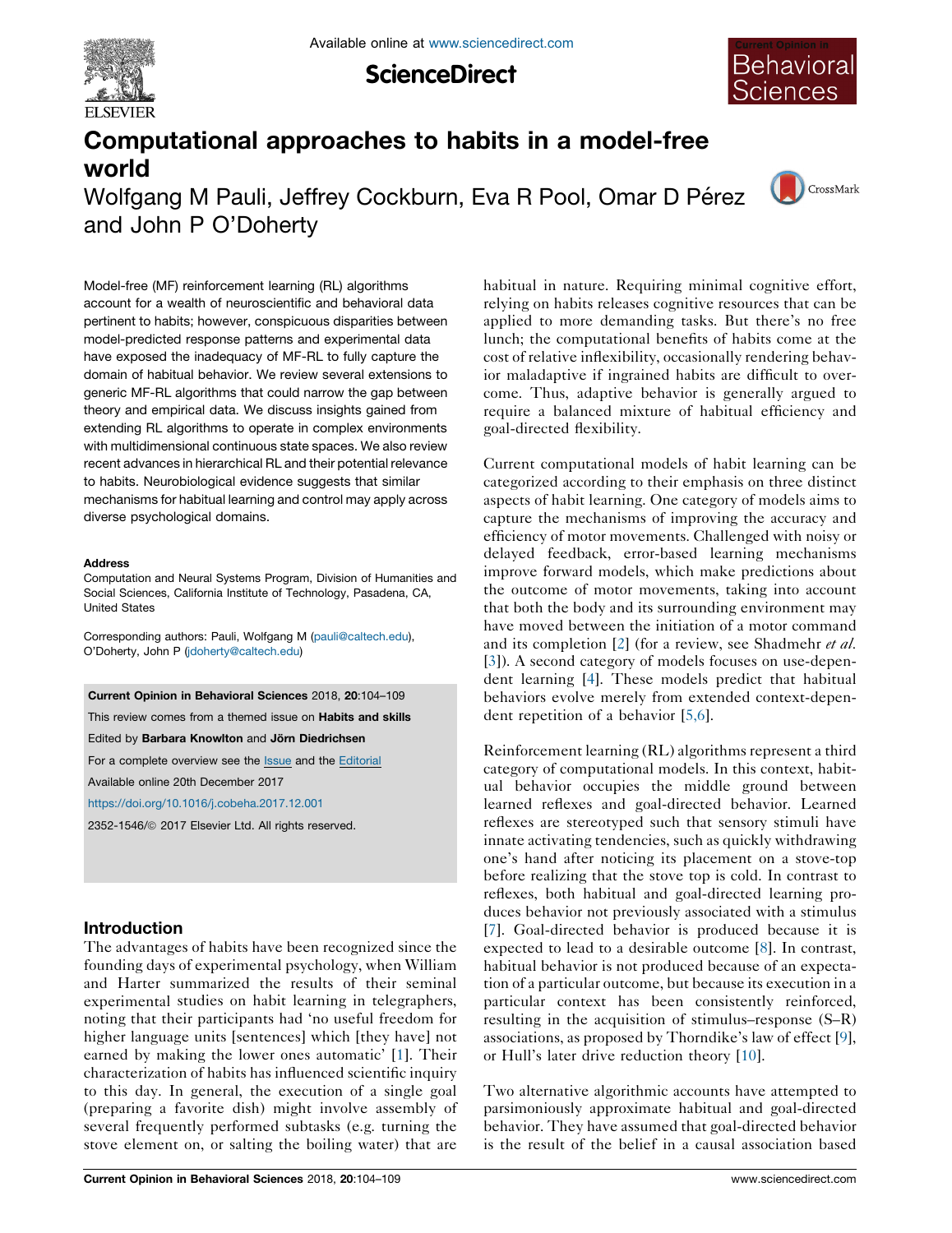upon the rate of responding and the rate of reward [[11](#page-3-0) ], or the result of careful deliberation involving a cognitive model of environmental contingencies (model-based RL, MB-RL) [\[12,13\]](#page-3-0). Both accounts posit that habitual behavior can be approximated with model-free RL (MF-RL). MF-RL algorithms come in different flavors [\[14](#page-3-0)], but share the common principle that an action's value (representing habit strength) is determined by its reinforcement history whereby appetitive and aversive outcomes strengthen and weaken a habit respectively [\[15,16](#page-3-0)]. In the following, we review how the MF-RL account of habitual behavior handles three key experimental manipulations: its ability to approximate persistent responding after a previously desired outcome of an action has been devalued, or action-outcome contingencies have changed, as well as rapid reinstatement of behavior when rewards are reintroduced after extended periods without reinforcement. We then extend the developed framework to return to hierarchies of habits in other, more complex task domains.

## Model-free reinforcement learning

The benchmark for habits has traditionally been their insensitivity to outcome devaluation [\[17–20](#page-3-0)] and actionoutcome contingency degradation [[21–23\]](#page-3-0). MF-RL successfully captures the insensitivity to outcome devaluation (induced by for example pairing the outcome with illness), which is tested under extinction; as long as the devalued outcome is not re-experienced as a reinforcer of the learned action, subjects reduce the rate of responding merely because of the lack of reinforcement, but without additionally taking into account the devalued outcome [\[13](#page-3-0)].

However, MF-RL has difficulty accounting for the insensitivity of habitual behavior to changes in action-outcome contingencies during two distinct types of behavioral procedures, action-outcome contingency degradation and omission training. During action-outcome contingency degradation, subjects experience an increase in non-contingent reward delivery. MF-RL incorrectly predicts that animals are sensitive to non-contingent reward delivery, as long as the experimental protocol allows for alternative behaviors (e.g. grooming, rearing) to be reinforced. At the same time, MF-RL also has difficulty explaining the resilience of behavior during omission training, when they experience an increase in non-reinforced behavior. Here, MF-RL incorrectly predicts that the ensuing negative reward prediction errors (RPEs) lead to a rapid reduction in habitual response rates if behavior is no longer reinforced contiguously.

Two modifications to generic MF-RL enable it to account for this insensitivity to action-contingency degradation (see Figure 1). First, many MF-RL implementations assume that the amount of learning is constantly proportional to RPE magnitude, independent of whether Figure 1



Habit strength as the combined result of Hebbian learning (e.g. [[6](#page-3-0)]) and RL (e.g. sarsa [[16\]](#page-3-0)). The sensory system interprets the state s of the environment at time  $t$  as  $s'_{t}$ , according to internal needs, goals, or believes about hidden states of the environment. The rate  $\alpha_t$  of RL is reduced by the experience of stable contingencies (e.g. [[26](#page-3-0)]). According to Hebbian learning, whether an action  $a_i$  is strengthened or weakened at rate  $\beta$ , depends on whether  $a_i$  was selected at time t  $(\delta_{it} = 1)$ , if  $a_i = a_t$ , else  $\delta_{it} = 0$ ). Which action is executed  $(a_t)$  is the result of weighting alternative actions  $a<sub>l</sub>$  (e.g. pulling a chain or pressing a lever). w weights the respective contribution of Hebbian learning and RL mechanisms to behavior.  $\lambda$  is a temporal discounting factor. In an alternative implementation, learning may itself be the combined effect of Hebbian learning and RL  $[30^{\circ}]$  $[30^{\circ}]$  $[30^{\circ}]$ .

RPEs are experienced early or late in training. Existing approaches to this limitation either suggest faster learning rates for acquisition than for unlearning [[24](#page-3-0)], or a decrease in learning rates with extended experience of stable contingencies [\[25,26](#page-3-0)]. The latter proposal of experience-dependent variations in associability has successfully explained behavioral effects of backward blocking [[27](#page-3-0)] and attenuated learning after forward blocking [[28](#page-3-0)].

A second modification offers an opportunity for a unification of use-dependent learning [[4,6](#page-3-0)] and MF-RL models of habits. Assuming that synaptic plasticity is the result of Hebbian learning mechanisms ubiquitous throughout the brain [[29\]](#page-3-0), RPEs are thought to be modulating the rate of synaptic plasticity  $[30\degree, 31]$ . The contiguous expression of habitual behavior would therefore further ingrain a habit via Hebbian processes after the learned value of an action matches the value of the reinforcer and RPEs are no longer experienced [[32\]](#page-3-0). At the same time, this implies that Hebbian learning may lead to the acquisition of distinct stimulus–response associations, encoded in synapses that are less susceptible to RPE driven plasticity [[33](#page-4-0)]. Hebbian learning is thus a primary candidate mechanism for explaining insensitivity to outcome contingency degradation. Furthermore, in addition to accounting for the insensitivity of habits to action-outcome contingencies, Hebbian learning mechanisms also predict that the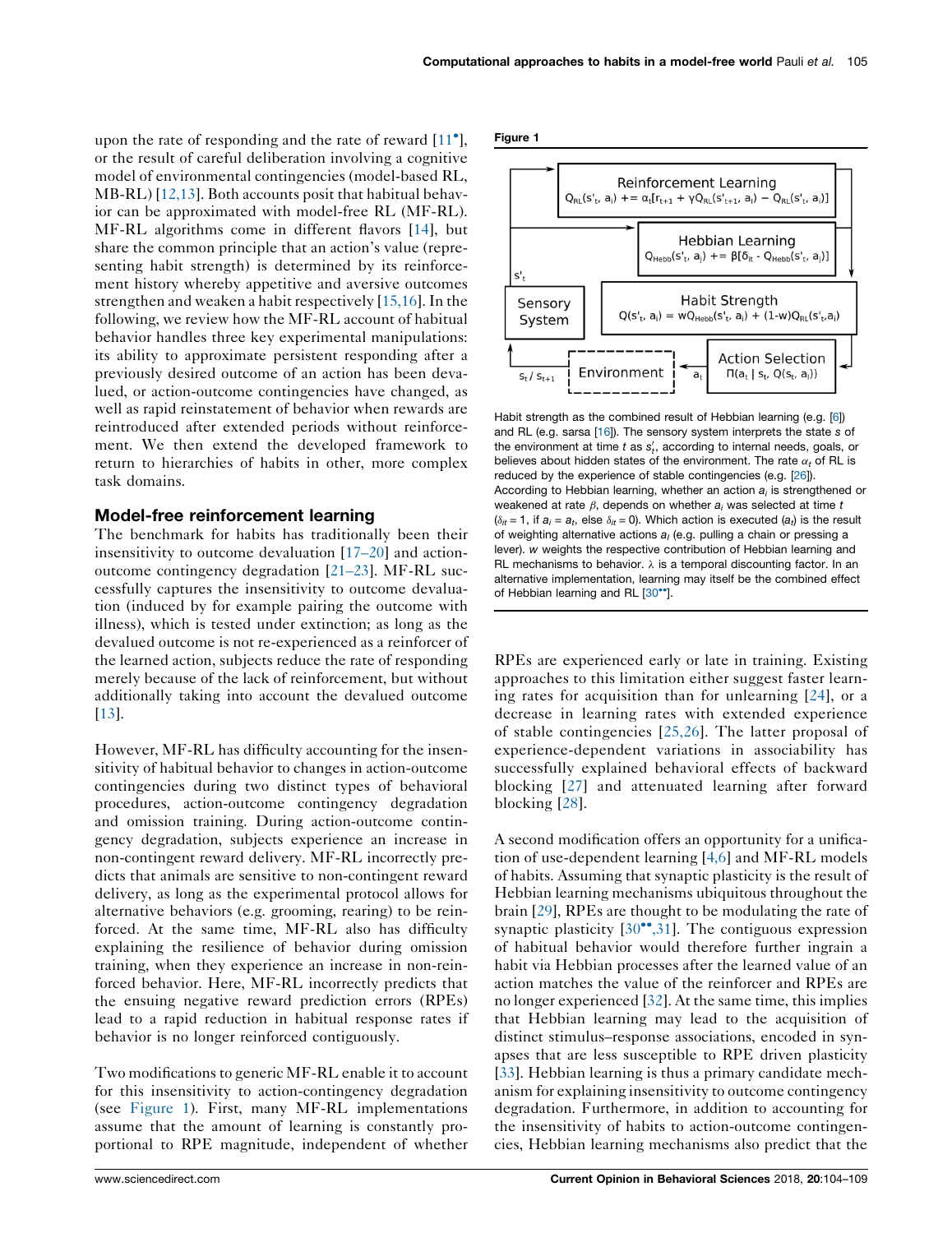contiguous expression of goal-directed behavior may eventually render behavior habitual.

Other computational models of habit learning have focused on characterizing the behavioral context of a habit. Instead of simulating behavior in discrete state space environments, with individual states and a set of actions to transition among states, these models operate in RL environments consisting of continuous state spaces with a temporally evolving behavioral context that has multiple dimensions and attributes, and a set of actions that can affect particular aspects of states. These models posit that internal goals, and beliefs about hidden states of the environment, influence the interpretation of the behavioral context [[34,35](#page-4-0)]. In doing so, these models can account for the rapid reinstatement of behavior after extended periods without reinforcement during an extinction test: rather than unlearning, agents instead assume that the context has changed, preserving existing stimulus–response associations, but temporarily rendering them irrelevant in the extinction context [\[34](#page-4-0)]. Enabling MF-RL algorithms to learn about the relevant dimensions of the behavioral context has significant implications for computational psychiatry [[34\]](#page-4-0), but also leads to qualitative performance increases in artificial cognitive architectures [\[36,37\]](#page-4-0).

## Hierarchical integration of behavior

A separate but related question is whether and how animals assemble habits hierarchically to efficiently solve familiar tasks with minimal oversight [[1\]](#page-3-0). In continuous state space models with multidimensional behavioral contexts, RL and Hebbian learning mechanisms independently contribute to the aggregation of individual responses, which become associated with overlapping context characteristics. Model-free hierarchical RL (MF-HRL) [[38,5](#page-4-0)] provides a formal account of how agents may learn to aggregate actions into reusable subroutines and skills, and how agents can identify the potential relevance for action routines to be applied to a wide range of future problems. Similar to MF-HRL, hierarchical dual system models have focused on how the acquisition of action sequences leads to saltatory behavioral control, where actions within each sequence are no longer evaluated individually [39<sup>°</sup>]. [Reversion](#page-4-0) to goaldirected control occurs when action sequences no longer lead to the desired goals, prompting the sequence to be decomposed into its constituent actions for reevaluation. A complementary account posits that goals may be selected according to their model-free values, but that goal-directed planning is deployed to attain desired outcomes [40 ]. Thus, these [hierarchical](#page-4-0) models differ in their formalization of the trade-off between flexible goal-directed actions and computationally efficient habits when it comes to goal selection, deliberation, and monitoring.

By assuming a hierarchical integration of habitual and goal-directed systems, these models go beyond existing proposals for arbitration mechanisms that determine the contribution of either system to behavior. Arbitration models differ in their assumption about the criteria by which an arbitrator weights the contribution of each system (e.g. the respective uncertainty or expected inaccuracy [\[13](#page-3-0)], or reliability of the two systems [[41\]](#page-4-0), based on cost–benefit analyses [\[42,43\]](#page-4-0), or based on deviations of the reward rate from the expected reward rate [\[6](#page-3-0)]). Because of the significant computational effort associated with evaluating the performance and predictions of constituent models during arbitration, these models do not speak to the benefits of hierarchical integration of behavior.

## Biological substrates of habitual behavior

Although MF-RL approximates habit learning on the algorithmic level of analysis [\[44](#page-4-0)], significant progress has also been made in characterizing analogous neurocomputational mechanisms across mammalian species (for a review, see [[45\]](#page-4-0)). Briefly, convergent inputs to the midbrain dopamine system  $[46,47^{\bullet\bullet}]$  drive [phasic](#page-4-0) activity of dopamine (DA) neurons that resembles a RPE learning signal [[48–51\]](#page-4-0). These dopaminergic signals modulate synaptic plasticity in the striatum [52°[,53,54](#page-4-0)], leading to the acquisition of stimulus–response associations in the dorsolateral striatum (DLS)  $[23,55,56]$  $[23,55,56]$ .<sup>1</sup> Other evidence suggests that habits eventually become independent of striatal and dopaminergic mechanisms, relying instead on cortical areas [\[33](#page-4-0)]. Still more evidence suggests that the rodent infralimbic cortex [[60\]](#page-4-0), or human subgenual cortex [[20\]](#page-3-0), represents values of actions, in terms of their reinforcement history, to mediate the incremental ability of habits to out-compete goal-directed behavior after over-training.

In sum, the available evidence converges on the idea that the striatum learns to act as a gate-keeper for tentative motor plan representations in posterior frontal cortex through RL and Hebbian mechanisms. Decisions as to whether to execute a motor plan rely on highly convergent input to the striatum, including action value representations in ventromedial frontal cortex. Interestingly, several lines of research indicate a regional specialization within the striatum for diverse psychological functions [61 ]. Critically, [anatomical](#page-4-0) studies in primates [\[62](#page-4-0)] and rodents [[63\]](#page-4-0) describe topographically organized circuit architectures analogue to those supporting stimulus– response behavior. Topographic connections among the functionally organized frontal cortex [\[64](#page-5-0)] with distinct striatal regions may provide some of the neural architecture required to support hierarchical integration between

 $1$  DA also plays a role in model-based RL [\[57](#page-4-0)], working memory [[58\]](#page-4-0), and synaptic plasticity in motor cortex during acquisition of motor skills [[59\]](#page-4-0).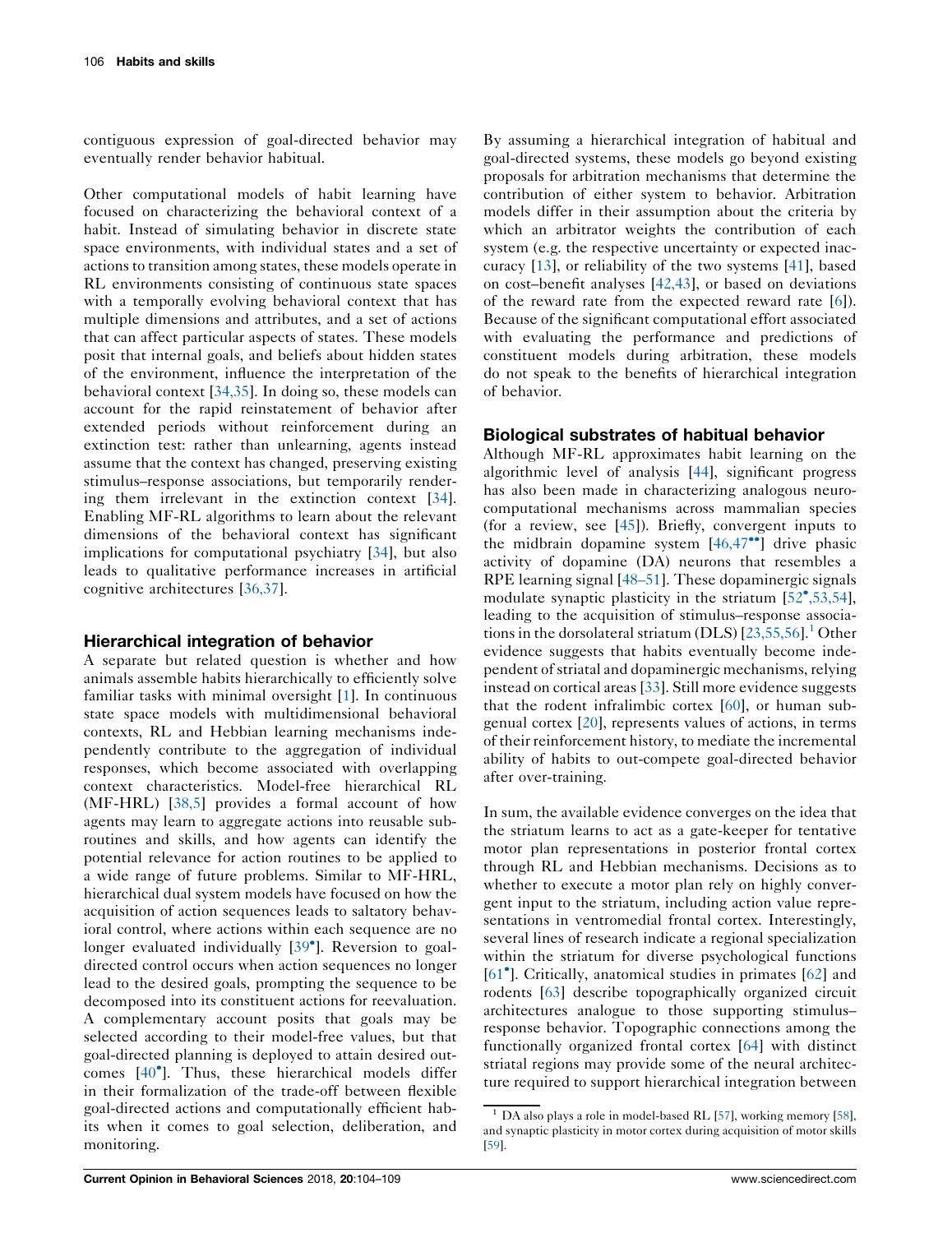<span id="page-3-0"></span>goal-directed and habitual behavior. At the same time, this topography may support habits in diverse psychological domains [65 ], potentially including [psycho-linguistic](#page-5-0) habits [\[66](#page-5-0)].

### Conflict of interest statement

Nothing declared.

#### Acknowledgements

This work was supported by NIDA-NIH R01 grant (1R01DA040011-01A1). The authors would like to thank all members of the O'Doherty Human Reward and Decision Making laboratory for intriguing discussions.

#### References and recommended reading

Papers of particular interest, published within the period of review, have been highlighted as:

- of special interest
- •• of outstanding interest
- 1. William LB, Harter N: Studies on the [telegraphic](http://refhub.elsevier.com/S2352-1546(17)30215-2/sbref0005) language: the [acquisition](http://refhub.elsevier.com/S2352-1546(17)30215-2/sbref0005) of a hierarchy of habits. Psychol Rev 1899, 6:345- [375.](http://refhub.elsevier.com/S2352-1546(17)30215-2/sbref0005)
- 2. Kawato M: Internal models for motor control and trajectory planning. Curr Opin Neurobiol 1999, 9:718-727 [http://dx.doi.org/](http://dx.doi.org/10.1016/S0959-4388(99)00028-8) [10.1016/S0959-4388\(99\)00028-8](http://dx.doi.org/10.1016/S0959-4388(99)00028-8).
- Shadmehr R, Smith MA, Krakauer JW: Error correction, sensory prediction, and adaptation in motor control. Annu Rev Neurosci 2010, 33:89-108 [http://dx.doi.org/10.1146/annurev-neuro-](http://dx.doi.org/10.1146/annurev-neuro-060909-153135)[060909-153135.](http://dx.doi.org/10.1146/annurev-neuro-060909-153135)
- 4. Orban de Xivry J-J, Criscimagna-Hemminger SE, Shadmehr R: Contributions of the motor cortex to adaptive control of reaching depend on the perturbation schedule. Cereb Cortex 2011, 21:1475-1484 [http://dx.doi.org/10.1093/cercor/bhq192.](http://dx.doi.org/10.1093/cercor/bhq192)
- 5. Botvinick MM, Niv Y, Barto AC: Hierarchically organized behavior and its neural foundations: a reinforcement learning perspective. Cognition 2009, 113:262-280 [http://dx.doi.org/](http://dx.doi.org/10.1016/j.cognition.2008.08.011) [10.1016/j.cognition.2008.08.011.](http://dx.doi.org/10.1016/j.cognition.2008.08.011)
- 6. Miller K, Shenhav A, Ludvig E: Habits without values. bioRxiv 2016:067603 <http://dx.doi.org/10.1101/067603>.
- 7. Dickinson A: Actions and habits: the development of behavioural autonomy. Philos Trans R Soc Lond B: Biol Sci 1985, 308:67-78 <http://dx.doi.org/10.1098/rstb.1985.0010>.
- 8. Tolman EC: [Cognitive](http://refhub.elsevier.com/S2352-1546(17)30215-2/sbref0040) maps in rats and men. Psychol Rev 1948, 55[:189-208.](http://refhub.elsevier.com/S2352-1546(17)30215-2/sbref0040)
- 9. Thorndike EL: Animal intelligence: an experimental study of the associative processes in animals. Psycholl Rev: Monogr Suppl 1898, 2:1125-1127 <http://dx.doi.org/10.1037/h0092987>.
- 10. Hull C: Principles of Behavior. [Appleton-Century-Crofts;](http://refhub.elsevier.com/S2352-1546(17)30215-2/sbref0050) 1943.
- 11. Dickinson A, Perez OD: Actions and habits: [psychological](http://refhub.elsevier.com/S2352-1546(17)30215-2/sbref0055)  $\bullet$ **issues in dual-system theory**. [Understanding](http://refhub.elsevier.com/S2352-1546(17)30215-2/sbref0055) Goal-Directed<br>Decision Making: [Computations](http://refhub.elsevier.com/S2352-1546(17)30215-2/sbref0055) and Circuits. Elsevier; 2017.

This chapter explains how a rate-correlation account for goal-directed actions may interact cooperatively with habits to explain performance and behavioural control under different reward schedules and extensions of training.

- 12. Doya K, Samejima K, Katagiri K-i, Kawato M: Multiple modelbased reinforcement learning. Neural Comput 2002, 14:1347- 1369 [http://dx.doi.org/10.1162/089976602753712972.](http://dx.doi.org/10.1162/089976602753712972)
- 13. Daw ND, Niv Y, Dayan P: Uncertainty-based competition between prefrontal and dorsolateral striatal systems for behavioral control. Nat Neurosci 2005, 8:1704-1711 [http://dx.](http://dx.doi.org/10.1038/nn1560) [doi.org/10.1038/nn1560.](http://dx.doi.org/10.1038/nn1560)
- 14. Sutton RS: Learning to predict by the methods of temporal differences. Mach Learn 1988, 3:9-44 [http://dx.doi.org/10.1007/](http://dx.doi.org/10.1007/BF00115009) [BF00115009](http://dx.doi.org/10.1007/BF00115009).
- 15. Bellman R: Dynamic [Programming](http://refhub.elsevier.com/S2352-1546(17)30215-2/sbref0075). Courier Corporation; 2013.
- 16. Sutton R, Barto A: [Reinforcement](http://refhub.elsevier.com/S2352-1546(17)30215-2/sbref0080) Learning. Cambridge, MA: MIT [Press;](http://refhub.elsevier.com/S2352-1546(17)30215-2/sbref0080) 1998.
- 17. Adams CD: Variations in the sensitivity of instrumental responding to reinforcer devaluation. Q J Exp Psychol Sect B 1982, 34:77-98 <http://dx.doi.org/10.1080/14640748208400878>.
- 18. Yin HH, Knowlton BJ, Balleine BW: Lesions of dorsolateral striatum preserve outcome expectancy but disrupt habit formation in instrumental learning. Eur J Neurosci 2004, 19:181- 189 [http://dx.doi.org/10.1111/j.1460-9568.2004.03095.x.](http://dx.doi.org/10.1111/j.1460-9568.2004.03095.x)
- 19. Tricomi E, Balleine BW, O'Doherty JP: A specific role for posterior dorsolateral striatum in human habit learning. Eur J Neurosci 2009, 29:2225-2232 [http://dx.doi.org/10.1111/j.1460-](http://dx.doi.org/10.1111/j.1460-9568.2009.06796.x) [9568.2009.06796.x](http://dx.doi.org/10.1111/j.1460-9568.2009.06796.x).
- 20. Liljeholm M, Dunne S, O'Doherty JP: Differentiating neural systems mediating the acquisition vs. expression of goaldirected and habitual behavioral control. Eur J Neurosci 2015, 41:1358-1371 <http://dx.doi.org/10.1111/ejn.12897>.
- 21. Dickinson A, Charnock DJ: Contingency effects with maintained instrumental reinforcement. Q J Exp Psychol Sect B 1985, 37:397-416 <http://dx.doi.org/10.1080/14640748508401177> URL https://doi.org/10.1080/14640748508401177.
- 22. Dickinson A: Omission learning after instrumental pretraining. Q J Exp Psychol Sect B 1998, 51:271-286 [http://dx.doi.org/](http://dx.doi.org/10.1080/713932679) [10.1080/713932679](http://dx.doi.org/10.1080/713932679).
- 23. Yin HH, Knowlton BJ, Balleine BW: Inactivation of dorsolateral striatum enhances sensitivity to changes in the action-outcome contingency in instrumental conditioning. Behav Brain Res 2006, 166:189-196 [http://dx.doi.org/10.1016/j.](http://dx.doi.org/10.1016/j.bbr.2005.07.012) [bbr.2005.07.012](http://dx.doi.org/10.1016/j.bbr.2005.07.012).
- 24. Bush RR, Mosteller F: A [mathematical](http://refhub.elsevier.com/S2352-1546(17)30215-2/sbref0120) model for simple [learning](http://refhub.elsevier.com/S2352-1546(17)30215-2/sbref0120). Psychol Rev 1951, 58:313.
- 25. [Mackintosh](http://refhub.elsevier.com/S2352-1546(17)30215-2/sbref0125) NJ: A theory of attention: variations in the associability of stimuli with [reinforcement](http://refhub.elsevier.com/S2352-1546(17)30215-2/sbref0125). Psychol Rev 1975, 82[:276.](http://refhub.elsevier.com/S2352-1546(17)30215-2/sbref0125)
- 26. Pearce JM, Hall G: A model for Pavlovian learning: variations in the effectiveness of conditioned but not of unconditioned stimuli. Psychol Rev 1980, 87:532-552 [http://dx.doi.org/10.1037/](http://dx.doi.org/10.1037/0033-295X.87.6.532) [0033-295X.87.6.532](http://dx.doi.org/10.1037/0033-295X.87.6.532).
- 27. Dayan P, Kakade S: [Explaining](http://refhub.elsevier.com/S2352-1546(17)30215-2/sbref0135) away in weight space. Advances in Neural Information Processing Systems. [2001:451-457.](http://refhub.elsevier.com/S2352-1546(17)30215-2/sbref0135)
- 28. Pauli WM, O'Reilly RC: Attentional control of associative learning — a possible role of the central cholinergic system. Brain Res 2008, 1202:43-53 [http://dx.doi.org/10.1016/j.](http://dx.doi.org/10.1016/j.brainres.2007.06.097) [brainres.2007.06.097](http://dx.doi.org/10.1016/j.brainres.2007.06.097).
- 29. Urakubo H, Honda M, Froemke RC, Kuroda S: Requirement of an allosteric kinetics of NMDA receptors for spike timingdependent plasticity. J Neurosci 2008, 28:3310-3323 [http://dx.](http://dx.doi.org/10.1523/JNEUROSCI.0303-08.2008) [doi.org/10.1523/JNEUROSCI.0303-08.2008.](http://dx.doi.org/10.1523/JNEUROSCI.0303-08.2008)
- 30. Rao RPN, Sejnowski TJ: Spike-timing-dependent Hebbian  $\ddot{\phantom{0}}$ plasticity as temporal difference learning. Neural Comput 2001, 13:2221-2237 [http://dx.doi.org/10.1162/089976601750541787.](http://dx.doi.org/10.1162/089976601750541787)

The authors developed a biophysical model of spike-timing-dependent plasticity that influenced later work on the integration of Hebbian mechanisms with temporal difference (TD) learning.

- 31. Pan W-X, Schmidt R, Wickens JR, Hyland BI: Dopamine cells respond to predicted events during classical conditioning: evidence for eligibility traces in the reward-learning network. J Neurosci 2005, 25:6235-6242 [http://dx.doi.org/10.1523/](http://dx.doi.org/10.1523/JNEUROSCI.1478-05.2005) [JNEUROSCI.1478-05.2005](http://dx.doi.org/10.1523/JNEUROSCI.1478-05.2005).
- 32. Pauli WM, Hazy TE, O'Reilly RC: Expectancy, ambiguity, and behavioral flexibility: separable and complementary roles of the orbital frontal cortex and amygdala in processing reward expectancies. J Cogn Neurosci 2012, 24:351-366 [http://dx.doi.](http://dx.doi.org/10.1162/jocn_a_00155) [org/10.1162/jocn\\_a\\_00155.](http://dx.doi.org/10.1162/jocn_a_00155)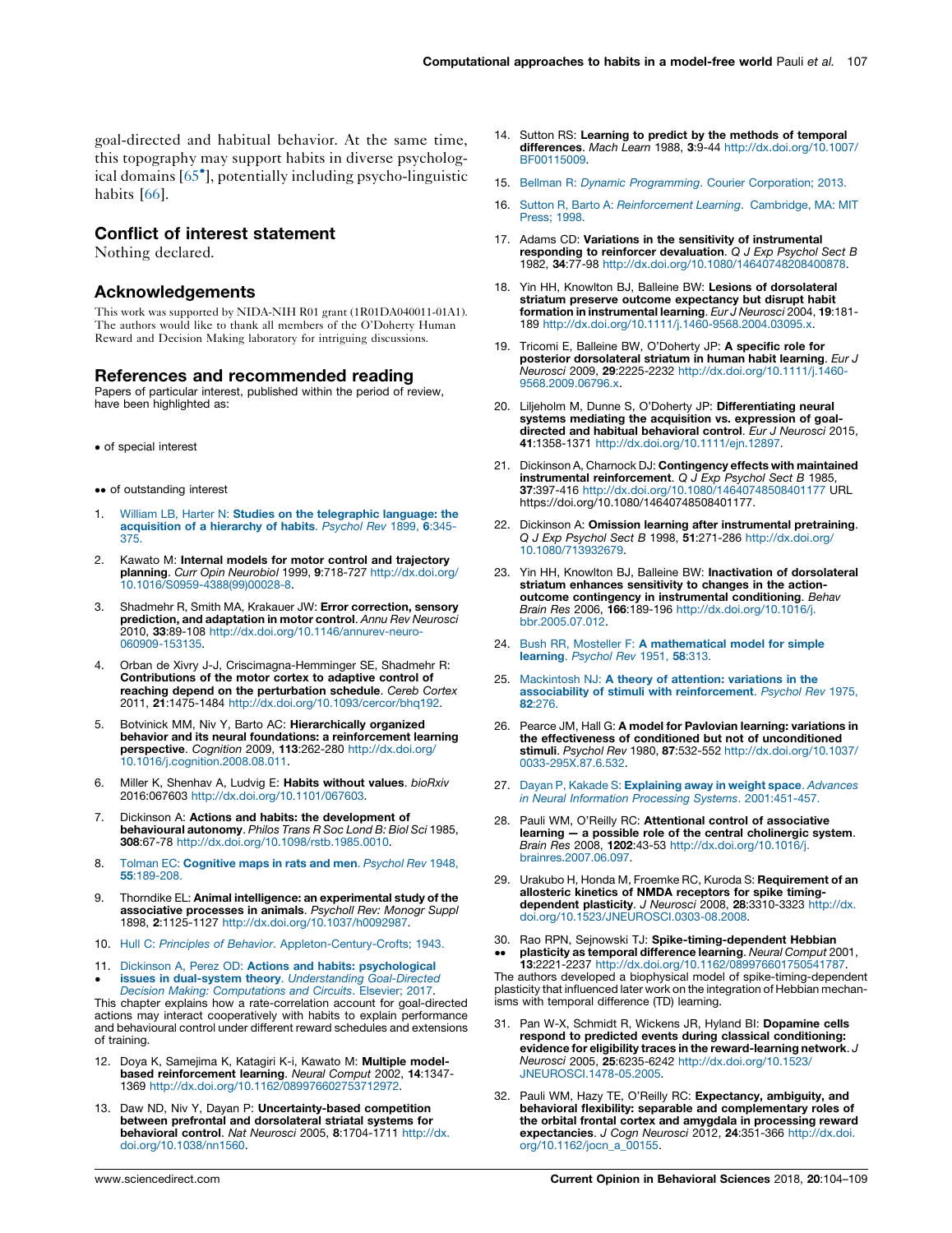- <span id="page-4-0"></span>33. Ashby FG, Turner BO, Horvitz JC: Cortical and basal ganglia contributions to habit learning and automaticity. Trends Cogn Sci 2010, 14:208-215 [http://dx.doi.org/10.1016/j.](http://dx.doi.org/10.1016/j.tics.2010.02.001) [tics.2010.02.001.](http://dx.doi.org/10.1016/j.tics.2010.02.001)
- 34. Redish AD, Jensen S, Johnson A, Kurth-Nelson Z: Reconciling reinforcement learning models with behavioral extinction and renewal: implications for addiction, relapse, and problem gambling. Psychol Rev 2007, 114:784-805 [http://dx.doi.org/](http://dx.doi.org/10.1037/0033-295X.114.3.784) [10.1037/0033-295X.114.3.784](http://dx.doi.org/10.1037/0033-295X.114.3.784).
- 35. Gershman SJ, Blei DM, Niv Y: Context, learning, and extinction. Psychol Rev 2010, 117:197-209 [http://dx.doi.org/10.1037/](http://dx.doi.org/10.1037/a0017808) [a0017808](http://dx.doi.org/10.1037/a0017808).
- 36. Mnih V, Kavukcuoglu K, Silver D, Rusu AA, Veness J, Bellemare MG, Graves A, Riedmiller M, Fidjeland AK, Ostrovski G, Petersen S, Beattie C, Sadik A, Antonoglou I, King H, Kumaran D, Wierstra D, Legg S, Hassabis D: Human-level control through deep reinforcement learning. Nature 2015, 518:529-533 [http://](http://dx.doi.org/10.1038/nature14236) [dx.doi.org/10.1038/nature14236.](http://dx.doi.org/10.1038/nature14236)
- 37. Silver D, Huang A, Maddison CJ, Guez A, Sifre L, van den Driessche G, Schrittwieser J, Antonoglou I, Panneershelvam V, Lanctot M, Dieleman S, Grewe D, Nham J, Kalchbrenner N, Sutskever I, Lillicrap T, Leach M, Kavukcuoglu K, Graepel T, Hassabis D: Mastering the game of Go with deep neural networks and tree search. Nature 2016, 529:484-489 [http://dx.](http://dx.doi.org/10.1038/nature16961) [doi.org/10.1038/nature16961.](http://dx.doi.org/10.1038/nature16961)
- 38. Sutton R, Precup D, Singh S: Between MDPs and [semi-MDPs:](http://refhub.elsevier.com/S2352-1546(17)30215-2/sbref0190) a framework for temporal abstraction in [reinforcement](http://refhub.elsevier.com/S2352-1546(17)30215-2/sbref0190) learning. Artif Intell 1999, **1-2**[:181-211.](http://refhub.elsevier.com/S2352-1546(17)30215-2/sbref0190)
- 39. Dezfouli A, Lingawi NW, Balleine BW: Habits as action
- <u>•</u> sequences: hierarchical action control and changes in outcome value. Philos Trans R Soc B 2014, 369:20130482 [http://](http://dx.doi.org/10.1098/rstb.2013.0482) [dx.doi.org/10.1098/rstb.2013.0482](http://dx.doi.org/10.1098/rstb.2013.0482).

The authors provide an integrative account of goal-directed and habitual behavior. They posit that complex tasks engage goal-directed deliberation over alternative strategies, followed by habitual execution of previously acquired action sequences. Outcomes of individual actions within a sequence are not evaluated, unless persistent lack of success necessitates a decomposition of action sequences.

- 40. Cushman F, Morris A: Habitual control of goal selection in
- $\bullet$ humans. Proc Natl Acad Sci U S A 2015, 112:13817-13822 [http://](http://dx.doi.org/10.1073/pnas.1506367112) [dx.doi.org/10.1073/pnas.1506367112.](http://dx.doi.org/10.1073/pnas.1506367112)

The authors provide an integrative account of goal-directed and habitual behavior. They posit that solving complex tasks involves habitual selection of goals, while their attainment involves goal-directed planning.

- Lee SW, Shimojo S, O'Doherty JP: Neural computations underlying arbitration between model-based and model-free learning. Neuron 2014, 81:687-699 [http://dx.doi.org/10.1016/j.](http://dx.doi.org/10.1016/j.neuron.2013.11.028) [neuron.2013.11.028.](http://dx.doi.org/10.1016/j.neuron.2013.11.028)
- 42. Pezzulo G, Rigoli F, Chersi F: The mixed instrumental controller: using value of information to combine habitual choice and mental simulation. Front Psychol 2013, 4:1-15 [http://dx.doi.org/](http://dx.doi.org/10.3389/fpsyg.2013.00092) [10.3389/fpsyg.2013.00092](http://dx.doi.org/10.3389/fpsyg.2013.00092).
- 43. Kool W, Gershman SJ, Cushman FA: Cost-benefit arbitration between multiple [reinforcement-learning](http://refhub.elsevier.com/S2352-1546(17)30215-2/sbref0215) systems. Psychol Sci 2017, 28[:1321-1333.](http://refhub.elsevier.com/S2352-1546(17)30215-2/sbref0215)
- 44. Marr DC, Poggio T: From [understanding](http://refhub.elsevier.com/S2352-1546(17)30215-2/sbref0220) computation to [understanding](http://refhub.elsevier.com/S2352-1546(17)30215-2/sbref0220) neural circuitry. AI Memo 1976, 357:1-22.
- 45. O'Doherty JP, Cockburn J, Pauli WM: Learning, reward, and decision making. Annu Rev Psychol 2017, 68:73-100 [http://dx.](http://dx.doi.org/10.1146/annurev-psych-010416-044216) [doi.org/10.1146/annurev-psych-010416-044216.](http://dx.doi.org/10.1146/annurev-psych-010416-044216)
- 46. Hazy TE, Frank MJ, O'Reilly RC: Neural mechanisms of acquired phasic dopamine responses in learning. Neurosci Biobehav Rev 2010, 34:701-720 [http://dx.doi.org/10.1016/j.](http://dx.doi.org/10.1016/j.neubiorev.2009.11.019) [neubiorev.2009.11.019.](http://dx.doi.org/10.1016/j.neubiorev.2009.11.019)
- 47. Eshel N, Bukwich M, Rao V, Hemmelder V, Tian J, Uchida N:
- $\ddot{\phantom{0}}$ Arithmetic and local circuitry underlying dopamine prediction errors. Nature 2015, 525:243-246 [http://dx.doi.org/10.1038/](http://dx.doi.org/10.1038/nature14855) [nature14855](http://dx.doi.org/10.1038/nature14855).

The authors combined optogenetic manipulations with extracellular recordings in the ventral tegmental area of the midbrain dopamine system to deconstruct the neuronal computations underlying reward prediction errors.

- 48. Montague PR, Dayan P, Sejnowski TJ: A [framework](http://refhub.elsevier.com/S2352-1546(17)30215-2/sbref0240) for [mesencephalic](http://refhub.elsevier.com/S2352-1546(17)30215-2/sbref0240) dopamine systems based on predictive Hebbian learning. J Neurosci 1996, 16[:1936-1947.](http://refhub.elsevier.com/S2352-1546(17)30215-2/sbref0240)
- 49. Schultz W, Dayan P, Montague PR: A neural substrate of prediction and reward. Science 1997, 275:1593-1599 [http://dx.](http://dx.doi.org/10.1126/science.275.5306.1593) [doi.org/10.1126/science.275.5306.1593](http://dx.doi.org/10.1126/science.275.5306.1593).
- 50. O'Doherty JP, Buchanan TW, Seymour B, Dolan RJ: Predictive neural coding of reward preference involves dissociable responses in human ventral midbrain and ventral striatum. Neuron 2006, 49:157-166 [http://dx.doi.org/10.1016/j.](http://dx.doi.org/10.1016/j.neuron.2005.11.014) [neuron.2005.11.014](http://dx.doi.org/10.1016/j.neuron.2005.11.014).
- 51. Pauli WM, Larsen T, Collette S, Tyszka JM, [Seymour](http://refhub.elsevier.com/S2352-1546(17)30215-2/sbref0255) B, O'Doherty JP: Distinct [contributions](http://refhub.elsevier.com/S2352-1546(17)30215-2/sbref0255) of ventromedial and [dorsolateral](http://refhub.elsevier.com/S2352-1546(17)30215-2/sbref0255) subregions of the human substantia nigra to [appetitive](http://refhub.elsevier.com/S2352-1546(17)30215-2/sbref0255) and aversive learning. J Neurosci 2015, 35:14220- [14233.](http://refhub.elsevier.com/S2352-1546(17)30215-2/sbref0255)
- 52. Reynolds JNJ, Hyland BI, Wickens JR: A cellular mechanism of  $\cdot$ reward-related learning. Nature 2001, 413:67-70 [http://dx.doi.](http://dx.doi.org/10.1038/35092560) [org/10.1038/35092560](http://dx.doi.org/10.1038/35092560).

Using intracranial self-stimulation of the substantia nigra, the authors provided causal evidence for the role of phasic dopamine release in the vicinity of cortico-striatal synapses in inducing behaviorally-relevant synaptic potentiation.

- 53. Shen W, Flajolet M, Greengard P, Surmeier DJ: Dichotomous dopaminergic control of striatal synaptic plasticity. Science 2008, 321:848-851 <http://dx.doi.org/10.1126/science.1160575>.
- 54. Tsai H-C, Zhang F, Adamantidis A, Stuber GD, Bonci A, Lecea Ld,<br>Deisseroth K: **Phasic firing in dopaminergic neurons is** sufficient for behavioral conditioning. Science 2009, 324:1080- 1084 <http://dx.doi.org/10.1126/science.1168878>.
- 55. Pauli WM, Clark AD, Guenther HJ, O'Reilly RC, Rudy JW: Inhibiting PKMzeta reveals dorsal lateral and dorsal medial striatum store the different memories needed to support adaptive behavior. Learn Mem 2012, 19:307-314 [http://dx.doi.](http://dx.doi.org/10.1101/lm.025148.111) [org/10.1101/lm.025148.111.](http://dx.doi.org/10.1101/lm.025148.111)
- 56. McNamee D, Liljeholm M, Zika O, O'Doherty JP: Characterizing the associative content of brain structures involved in habitual and goal-directed actions in humans: a multivariate fMRI study. J Neurosci 2015, 35:3764-3771 [http://dx.doi.org/10.1523/](http://dx.doi.org/10.1523/JNEUROSCI.4677-14.2015) [JNEUROSCI.4677-14.2015](http://dx.doi.org/10.1523/JNEUROSCI.4677-14.2015).
- 57. Sharpe MJ, Chang CY, Liu MA, [Batchelor](http://refhub.elsevier.com/S2352-1546(17)30215-2/sbref0285) HM, Mueller LE, Jones JL, Niv Y, [Schoenbaum](http://refhub.elsevier.com/S2352-1546(17)30215-2/sbref0285) G: Dopamine transients are sufficient and necessary for acquisition of [model-based](http://refhub.elsevier.com/S2352-1546(17)30215-2/sbref0285) [associations](http://refhub.elsevier.com/S2352-1546(17)30215-2/sbref0285). Nat Neurosci 2017, 20:735-742.
- 58. Williams GV, Goldman-Rakic PS: Modulation of memory fields by dopamine D1 receptors in prefrontal cortex. Nature 1995, 376:572-575 <http://dx.doi.org/10.1038/376572a0>.
- 59. Hosp JA, Pekanovic A, Rioult-Pedotti MS, Luft AR: Dopaminergic projections from midbrain to primary motor cortex mediate<br>motor skill learning. J Neurosci 2011, 31:2481-2487 [http://dx.](http://dx.doi.org/10.1523/JNEUROSCI.5411-10.2011)<br>[doi.org/10.1523/JNEUROSCI.5411-10.2011.](http://dx.doi.org/10.1523/JNEUROSCI.5411-10.2011)
- 60. Killcross S, Coutureau E: Coordination of actions and habits in the medial prefrontal cortex of rats. Cereb Cortex 2003, 13:400- 408 <http://dx.doi.org/10.1093/cercor/13.4.400>.
- 61. Pauli WM, O'Reilly RC, Yarkoni T, Wager TD: Regional  $\cdot$ specialization within the human striatum for diverse psychological functions. Proc Natl Acad Sci U S A 2016, 113:1907-1912 <http://dx.doi.org/10.1073/pnas.1507610113>.

Using an unbiased, data-driven approach, the authors analyzed largescale coactivation data from human imaging studies. They identified distinct striatal zones that exhibited discrete patterns of coactivation with cortical brain regions across distinct psychological processes, and identified the different psychological processes associated with each zone.

- 62. Alexander GE, DeLong MR, Strick PL: Parallel [organization](http://refhub.elsevier.com/S2352-1546(17)30215-2/sbref0310) of [functionally](http://refhub.elsevier.com/S2352-1546(17)30215-2/sbref0310) segregated circuits linking basal ganglia and cortex. Annu Rev Neurosci 1986, 9[:357-381.](http://refhub.elsevier.com/S2352-1546(17)30215-2/sbref0310)
- 63. McGeorge A, Faull R: The organization of the projection from the cerebral cortex to the striatum in the rat. Neuroscience 1989, 29:503-537 [http://dx.doi.org/10.1016/0306-](http://dx.doi.org/10.1016/0306-4522(89)90128-0) [4522\(89\)90128-0.](http://dx.doi.org/10.1016/0306-4522(89)90128-0)